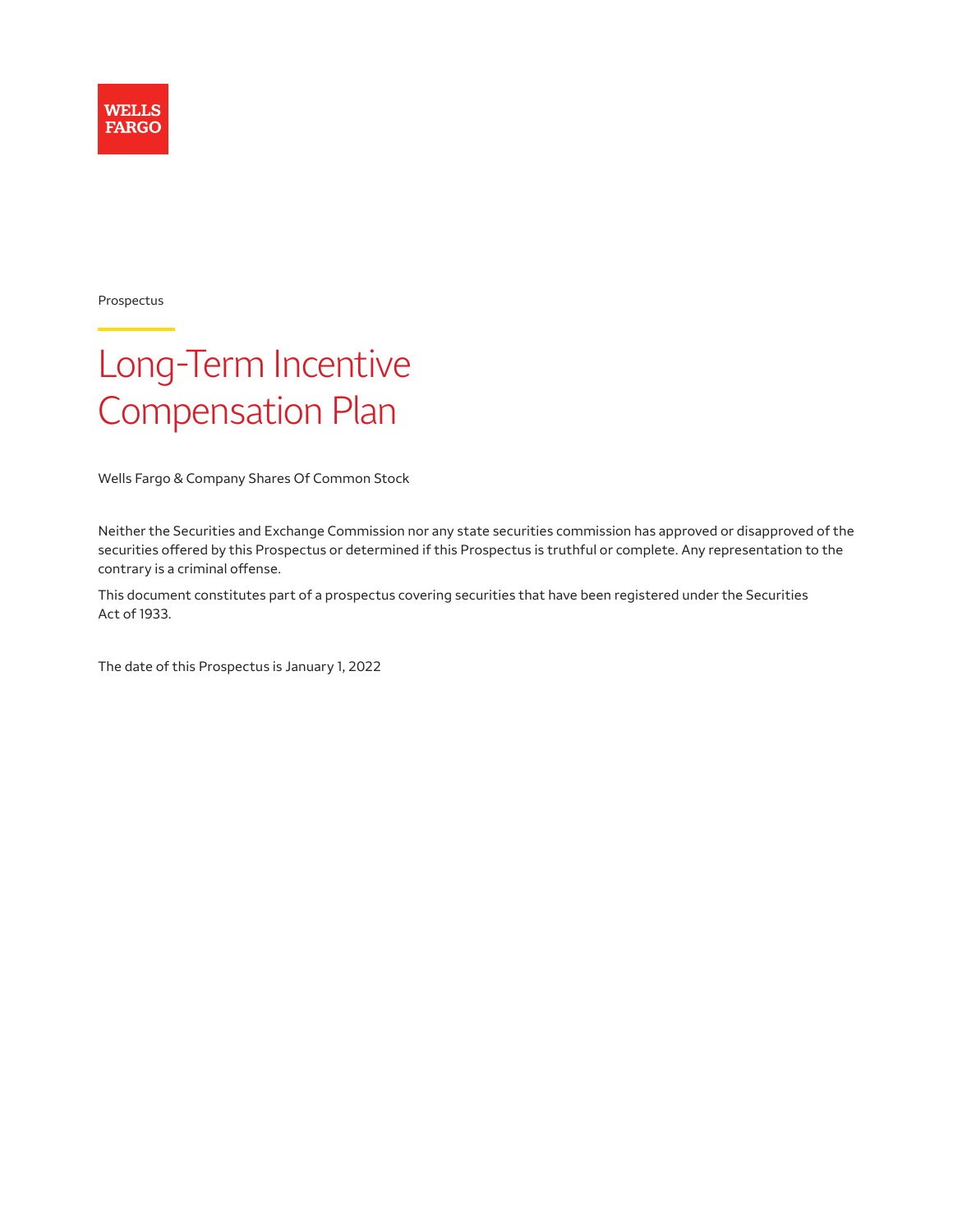This Prospectus incorporates important business and financial information about Wells Fargo & Company ("Wells Fargo" or the "Company") that is not included or delivered with this Prospectus. See "More Information About Wells Fargo" at the end of this document for a list of the documents that Wells Fargo has incorporated by reference into this Prospectus.

**No person has been authorized to give any information or to make any representations other than those contained or incorporated by reference in this Prospectus, and if given or made, such information or representations must not be relied upon as having been authorized. Neither the delivery of this Prospectus nor any sale made hereunder shall under any circumstances create an implication that there has been no change in the affairs of the Company since the date hereof. This Prospectus does not constitute an offer to sell or solicitation by anyone in any jurisdiction in which such offer or solicitation is not authorized or to anyone to whom it is unlawful to make such offer or solicitation.**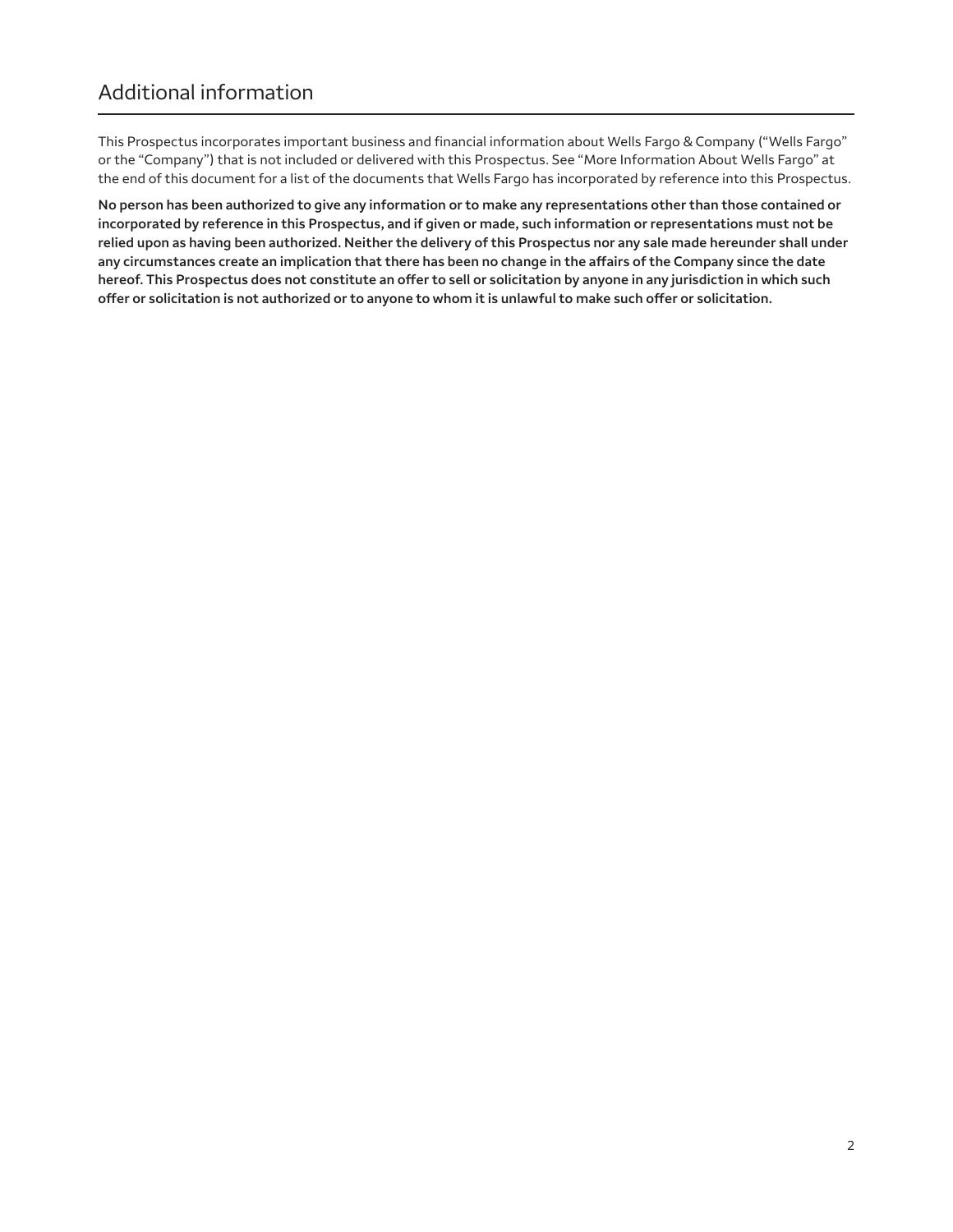| Long-Term Incentive Compensation Plan  4 |                                                            |  |
|------------------------------------------|------------------------------------------------------------|--|
|                                          |                                                            |  |
|                                          |                                                            |  |
|                                          |                                                            |  |
|                                          |                                                            |  |
|                                          |                                                            |  |
|                                          |                                                            |  |
|                                          |                                                            |  |
|                                          | <b>Restricted Stock and</b>                                |  |
|                                          | Performance Shares and                                     |  |
|                                          |                                                            |  |
|                                          |                                                            |  |
|                                          | Termination of Employment;<br>Effect of Death, Disability, |  |
|                                          |                                                            |  |
|                                          | Death or Permanent Disability 8                            |  |
|                                          |                                                            |  |
|                                          |                                                            |  |

| Recoupment and                          |  |  |
|-----------------------------------------|--|--|
|                                         |  |  |
|                                         |  |  |
| U.S. Federal Income Tax Consequences 10 |  |  |
| Non-Qualified Stock Options 10          |  |  |
|                                         |  |  |
| Payment of Option Price in Shares 10    |  |  |
|                                         |  |  |
|                                         |  |  |
|                                         |  |  |
|                                         |  |  |
|                                         |  |  |
|                                         |  |  |
|                                         |  |  |
|                                         |  |  |
|                                         |  |  |
|                                         |  |  |
| Duration, Modification,                 |  |  |
|                                         |  |  |
| More information about Wells Fargo  13  |  |  |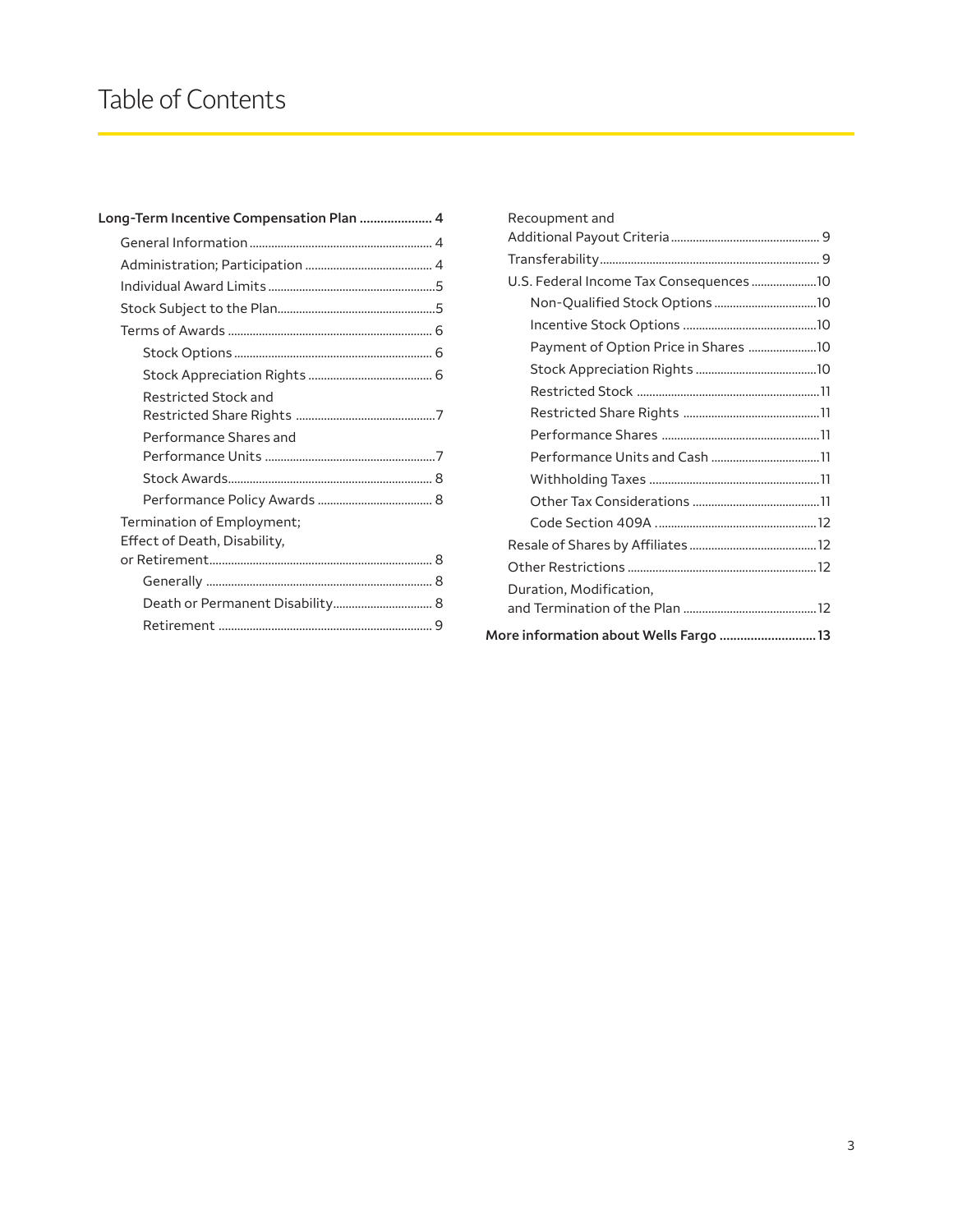# <span id="page-3-0"></span>Long-Term Incentive Compensation Plan

*The following summary of the Long-Term Incentive Compensation Plan (the "Plan") is qualified in its entirety by reference to the Plan, which is incorporated herein by reference. A copy of the current Plan document is available, without charge, by request in writing or by telephone to the address or phone number set forth below in "Administration; Participation." The Plan*  document may not set forth all of the terms and conditions that govern the exercise of rights and the receipt of benefits under *an Award (as defined below). Please refer to the written agreement or other communication evidencing an Award for additional terms and conditions.* 

# **General Information**

The purpose of the Plan is to motivate key employees and directors to produce a superior return to the Company's stockholders by providing opportunities for them to participate in stockholder gains and by rewarding them for achieving a high level of corporate financial performance. The Plan contains within it a Performance-Based Compensation Policy (the "Performance Policy"), previously a separate document, with the purpose of establishing one or more performance goals for payment of incentive compensation to certain executive officers of the Company. The Plan also is designed to help attract and retain talented personnel and directors with outstanding abilities and skills.

The Plan is not qualified under Section 401(a) of the Internal Revenue Code of 1986, as amended (the "Code"), and is not subject to the Employee Retirement Income Security Act of 1974, as amended.

#### **Administration; Participation**

The Plan is administered by the Human Resources Committee of the Board of Directors (the "Board") of the Company with respect to Awards to employees (as defined in the Plan) and by the Governance and Nominating Committee of the Board with respect to Awards to non-employee directors, or by another committee established by the Board and consisting of two or more members of the Board (each, the "Committee"). Members of the Committee are named by and may be removed at any time by the Board. Except as limited by the Plan, the Board may exercise any power of the Committee, and to the extent, any permitted action by the Board conflicts with action taken by the Committee, the Board action will control. The Committee may delegate the day-to-day administration of the Plan to officers or employees of the Company and its affiliates and/or to one or more agents.

Subject to the express provisions of the Plan, the Committee has the power to:

- Prescribe, amend, and rescind rules and regulations relating to the Plan and to define terms not otherwise defined therein
- Determine which persons are eligible to participate in the Plan, to which of such participants, if any, Awards shall be granted thereunder and the timing of any such Awards
- Grant Awards to participants and determine the terms and conditions thereof, including the number of shares subject to Awards and the exercise or purchase price of such shares and the circumstances under which Awards become exercisable or vested or are forfeited or expire
- Establish and verify the extent of satisfaction of any performance criteria or other conditions applicable to the grant, issuance, exercisability, vesting, and/or ability to retain any Award
- Prescribe and amend the terms of the agreements or other communications evidencing Awards made under the Plan (which need not be identical) and the terms of or form of any document or notice required to be delivered to the Company by participants under the Plan
- Determine whether, and the extent to which, adjustments are required as a result of any reorganization, reclassification, combination of shares, stock split, reverse stock split, spin-off, or dividend (other than regular, quarterly cash dividends)
- Interpret and construe the Plan, any rules and regulations under the Plan and the terms and conditions of any Award granted thereunder, and to make exceptions to any such provisions in good faith and for the benefit of the Company
- Make all other determinations deemed necessary or advisable for the administration of the Plan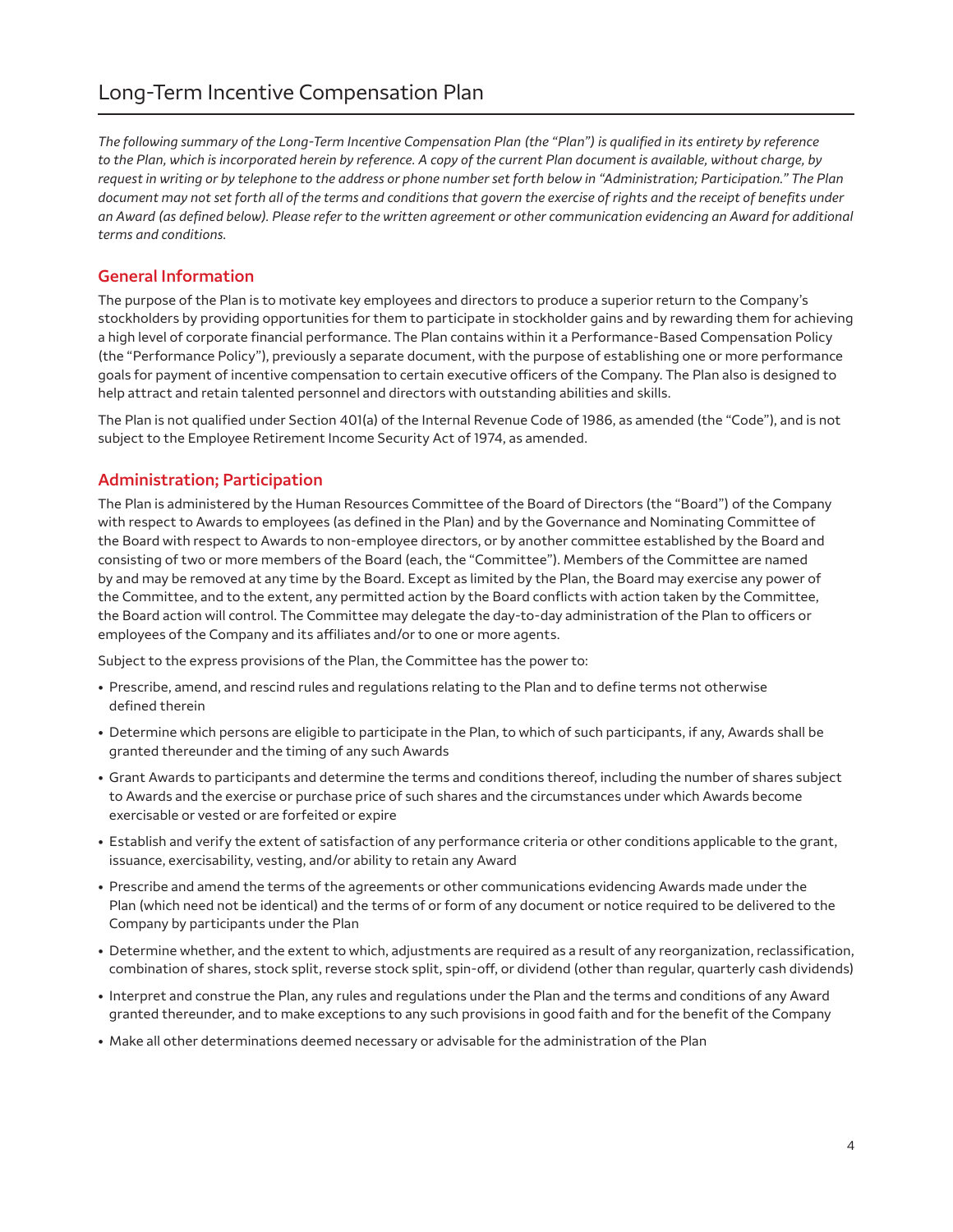All decisions, determinations, and interpretations by the Committee regarding the Plan, any rules and regulations under the Plan, and the terms and conditions of or operation of any Award granted under the Plan, shall be final and binding on all participants, beneficiaries, heirs, assigns, or other persons holding or claiming rights under the Plan or any Award.

Non-employee directors of the Company, and employees of the Company or any of its affiliates who are selected by the Committee, are eligible to be participants in the Plan. For the purposes of the Plan, an eligible "employee" means (1) a common law employee of the Company or an affiliate or (2) an individual (i) who is no longer employed by the Company or an affiliate due to Retirement (as defined below) or otherwise, (ii) who is eligible to receive a cash bonus or other cash compensation earned while in the employment of the Company or an affiliate, and (iii) whose cash bonus or other cash compensation the Committee determines in its discretion to pay in the form of an Award under the Plan. In the discretion of the Committee, an employee or director will become a participant in the Plan upon receiving a grant (an "Award") in the form of stock options, stock appreciation rights, restricted stock, restricted share rights, performance shares, performance units, or stock awards. In addition, certain covered executive officers (as defined in the Plan) of the Company may be eligible to receive performance-based cash awards under the Plan.

For more information about the Plan and its administration, please contact the Corporate Compensation Department, MAC N9310-112, 550 South 4th St., Minneapolis, MN 55415; e-mail [execcomp@wellsfargo.com](mailto:execcomp@wellsfargo.com).

# **Individual Award Limits**

There is no fixed minimum number of shares, which may be subject to an Award and, in the discretion of the Committee, a participant may receive more than one Award. No participant may be awarded in any calendar year (i) options or stock appreciation rights covering an aggregate of more than 14,000,000 shares of Common Stock, or (ii) awards other than options or stock appreciation rights covering more than 4,000,000 shares of Common Stock. In the case of an Award of incentive stock options, the aggregate fair market value of the shares (determined as of the time the option is granted) subject to incentive stock options which become exercisable for the first time by the participant during any calendar year may not exceed \$100,000 without loss of incentive stock option status. In the case of an Award of stock appreciation rights, the payment (in stock or cash) upon exercise of a stock appreciation right as to any share may not exceed an amount equal to 100% of the fair market value of the share at the time of grant. In the case of an Award of performance shares, the Committee may set an upper limit on the amount payable upon achievement of the maximum performance criteria. The maximum cash award under the Performance Policy portion of the Plan payable in any calendar year to a participant may not exceed 0.2% of the Company's net income (as defined in the Plan). In addition, pursuant to an Award of performance units granted under the Plan that is intended to satisfy the requirements for "performance-based compensation" under Code Section 162(m), the maximum cash amount payable in any calendar year to any participant may not exceed a dollar amount equal to 0.2% of the Company's net income for that calendar year.

# **Stock Subject to the Plan**

Subject to adjustment as provided in the Plan upon the occurrence of certain events, a maximum of 205,120,058 shares of the Company's common stock, \$1-2/3 par value (the "Common Stock"), may be issued on or after January 1, 2022, in accordance with the terms of the Plan, pursuant to either outstanding Awards (assuming the maximum number of performance shares and including dividend equivalents through December 31, 2021, on restricted share rights and the maximum number of performance shares) or Awards yet to be granted. Each share of Common Stock issued under Awards other than options or stock appreciation rights counts against the number of shares available under the Plan as two shares, and each share issued under options or stock appreciation rights counts as one share. Shares not issued due to cancellation, expiration, or forfeiture of an Award, and settlements of Awards in cash, do not reduce the number of shares available for issuance under the Plan. Awards granted in substitution or replacement of awards previously granted by an entity acquired by the Company also will not reduce the number of shares available for issuance under the Plan. The number of shares available for issuance under the Plan is subject to adjustment to reflect any change in the number of outstanding shares occurring as a result of stock splits, reverse stock splits, or stock dividends. Either authorized but previously unissued shares or treasury shares may be issued by the Company under the Plan.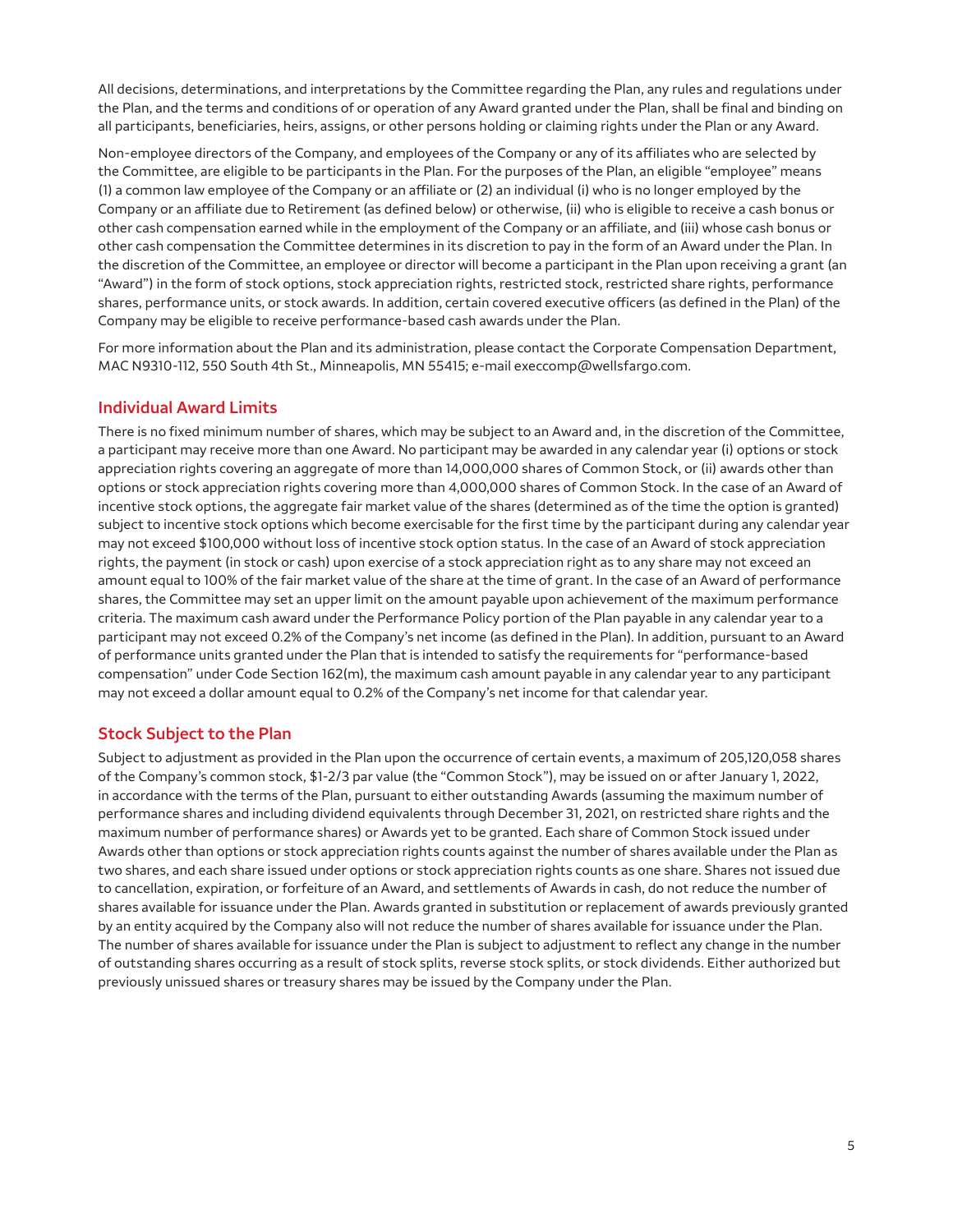#### **Terms of Awards**

*The following describes certain terms and conditions that are specified by the Plan for each award type. An individual award may be subject to additional terms and conditions as determined by the Committee consistent with the Plan. Refer to the written agreement or other communication evidencing an award for any additional terms and conditions. Refer to "Termination of Employment; Effect of Death, Disability, or Retirement" below for information about the effect on the exercise of rights and the receipt of benefits under an Award in the event of termination of employment. Awards granted to the Company's directors and executive officers may be subject to additional restrictions and requirements as and to the extent the Committee determines to be necessary to comply with applicable law.*

*Stock Options.* A grant of a stock option entitles a participant to purchase from the Company a specified number of shares of Common Stock at a specified price per share. The purchase price per share for shares subject to an option shall be fixed by the Committee, but shall not be less than 100% of the fair market value of a share of Common Stock on the day the option is granted. Unless otherwise determined by the Committee or required by applicable law, the "fair market value" as of any date means that day's New York Stock Exchange-only closing price of a share of Common Stock, except for purposes of determining the amount of compensation and withholding taxes from a cashless exercise (same-day sale) or other option exercise involving a market transaction which shall be based on the actual price at which the sale transaction occurs.

An Award of a stock option will be evidenced by and subject to an award communication, which will specify the number of shares to which the option relates, the option price per share, the date of expiration (which will not be later than the tenth anniversary of the date of the grant), and will contain such other terms and conditions that are consistent with the Plan as the Committee shall determine.

In the discretion of the Committee, a stock option may be granted as an "incentive stock option" or a "non-qualified stock option" (any option, which is not an incentive stock option). An incentive stock option is subject to the same terms and conditions applicable to stock options generally under the Plan and, in addition, shall be subject to such other terms and conditions as may be set forth in the Plan for incentive stock options and/or which the Committee deems necessary or desirable in order to qualify as an incentive stock option within the meaning of Section 422 of the Code.

Stock options may be exercised during a period of time fixed by the Committee except that no stock option (i) may become fully vested until at least one year after the date of grant (other than as a result of the participant's death, permanent disability, or Retirement (as defined below) or a change in control of the Company, in each case if and as provided in the Plan or by the Committee), or (ii) may be exercised more than ten years after the date of grant. Once exercisable, a person entitled to exercise an option may, subject to its terms and the terms of the Plan, exercise it in whole at any time, or in part from time to time, by delivery of notice of exercise in the manner provided in the award communication, specifying the number of shares with respect to which the option is being exercised, accompanied by payment of the purchase price of the shares to be purchased. The purchase price of a stock option may be paid in cash or, to the extent allowed by the Committee, an irrevocable commitment by a broker to pay the purchase price from the sale of Common Stock issuable upon exercise of the option, the delivery of previously owned shares of Common Stock, a combination thereof, or any other method approved by the Committee.

*Stock Appreciation Rights*. A grant of stock appreciation rights entitles a participant to receive payment from the Company in cash or in Common Stock, or a combination thereof, as determined by the Committee. The amount of the payment will be equal to the excess of the fair market value of a specified number of shares at the time of exercise of the stock appreciation right over a specified price, which shall not be less than 100% of the fair market value of the shares at the time of grant.

Stock appreciation rights may be granted either in tandem with, or as a component of, other Awards granted under the Plan, or not in conjunction with other Awards, and may, but need not, relate to a specific option. Stock appreciation rights are generally subject to the same terms and limitations as options or, when granted in tandem with other Awards, to the same terms and limitations of those Awards.

An Award of stock appreciation rights will be evidenced by and subject to an award communication. A stock appreciation right is exercised in the same manner as a stock option except that no payment to the Company is required. Stock appreciation rights may be exercised during a period of time fixed by the Committee except that a stock appreciation right may not be exercised at any time when the fair market value of the shares to which it relates does not exceed the option price associated with those shares, and no stock appreciation right may be exercised more than ten years after the date of grant. Upon exercise of a stock appreciation right on any share, payment will be made in cash or in Common Stock valued at the fair market value on the date of exercise or a combination of cash and such stock, as determined by the Committee.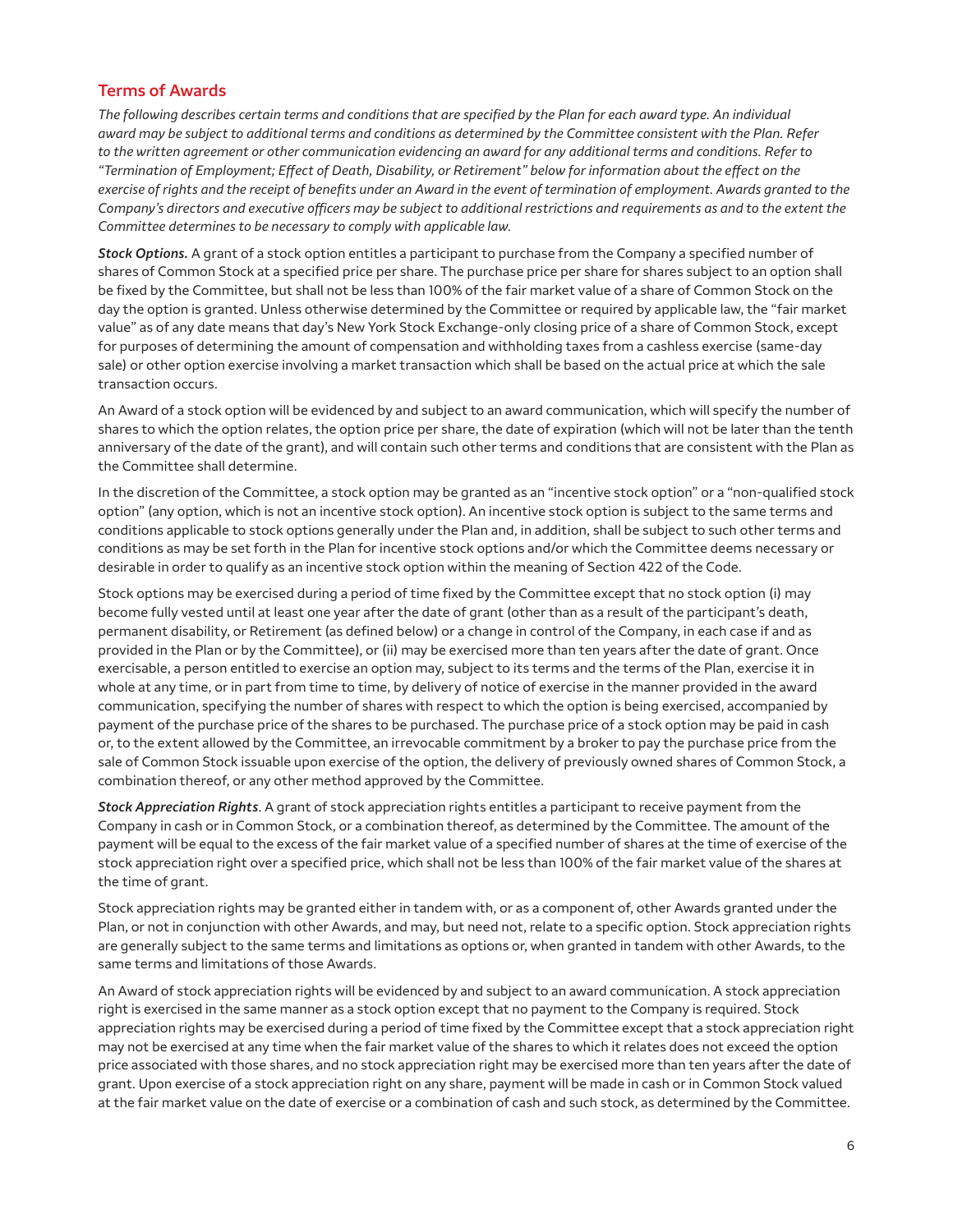However, the payment in cash or Common Stock may not exceed an amount equal to 100% of the fair market value of the shares at the time of grant.

*Restricted Stock and Restricted Share Rights*. An Award of restricted stock consists of a specified number of shares of Common Stock that are subject to restrictions on transfer, conditions of forfeiture, and such other terms and conditions for such periods as shall be determined by the Committee. Any stock certificates issued pursuant to a grant of restricted stock will be deposited with the Company or its designee and, at the election of the Committee, may bear a legend referring to the restrictions. Unless the Committee provides otherwise, while the restrictions remain in effect, a participant may vote and receive dividends with respect to shares of restricted stock, subject to the limitations under the Plan on the payment of dividends and other distributions on unvested restricted stock. However, a participant may not sell, assign, transfer, exchange, pledge, or otherwise encumber any interest in the restricted stock until after the restrictions lapse and shares free from restrictions are delivered to the participant.

An Award of restricted share rights entitles a participant to receive a specified number of shares of Common Stock upon the expiration of a stated vesting period, subject to any post-vesting holding or retention requirements imposed by the Committee. It may also include the right to dividend equivalents, if and as so determined by the Committee, subject to the limitations under the Plan on the payment of dividends and other distributions on unvested restricted share rights. A participant who has been awarded restricted share rights may not vote the shares of Common Stock subject to the rights until the shares are issued. Until the vesting period applicable to a restricted share rights Award expires and the shares are issued, the participant may not sell, assign, transfer, exchange, pledge, or otherwise encumber any interest in the restricted share rights or in any related dividend equivalents. Settlement of vested restricted share rights shall be in accordance with the terms and conditions (including time requirements) of the Plan and the terms of the Award.

The Committee has discretion to determine the terms of any Award of restricted stock or restricted share rights, including the number of shares subject to the Award (subject to the Plan's stated limits), and the minimum period over which the award may vest; provided that, subject to acceleration due to the participant's death, permanent disability or Retirement (as defined below) or due to a change in control of the Company and except with respect to a limited number of shorter vesting Awards, (i) in no event may the grant, issuance, retention, vesting, and/or settlement of shares under an Award of restricted stock or restricted share rights that is based on the level of achievement versus performance criteria be subject to a performance period of less than one year, and (ii) no condition that is based solely upon continued employment or the passage of time may provide for vesting or settlement in full of an Award of restricted stock or restricted share rights over a term of less than one year from the date of grant. Awards granted in lieu of salary, cash bonus, or other cash compensation or in substitution or replacement of awards previously granted by an entity acquired by the Company may have shorter vesting periods as determined by the Committee.

Each Award of restricted stock or restricted share rights shall be evidenced by an award communication containing provisions regarding (i) the number of shares of Common Stock subject to the Award or a formula for determining such number, (ii) the purchase price of the shares, if any, and the means of payment, (iii) such terms and conditions on the grant, issuance, vesting and/or forfeiture of the Award as may be determined from time to time by the Committee, (iv) restrictions on the transferability of the Award, and (v) such further terms and conditions, in each case not inconsistent with this Plan, as may be determined from time to time by the Committee.

*Performance Shares and Performance Units*. An Award of performance shares or performance units entitles a participant to receive cash, shares of Common Stock, or a combination thereof, based on the degree of achievement of preestablished performance criteria over a performance period of not less than one year nor more than five years, as determined by the Committee.

An Award of a performance shares or performance units will be evidenced by and subject to an award communication, which will specify: (i) the target and maximum amounts payable to the participant under the Award; (ii) the performance criteria and level of achievement versus the criteria that will determine the amount of any payment; (ii) the performance period as to which performance will be measured for determining the amount of any payment; (iv) the timing of any payment earned by virtue of performance; (v) restrictions on the transfer of the Award prior to or after actual payment; (vi) forfeiture provisions; and (vii) such other terms and conditions consistent with the Plan as may be determined by the Committee.

Maximum and minimum performance criteria relating to corporate, group, unit, individual, or other performance over a performance period will be established by the Committee and may be based on earnings, growth in earnings, ratios of earnings to equity or assets, or such other measures or standards as the Committee may determine; provided, however, that the performance criteria for any portion of an Award of performance shares or performance units that is intended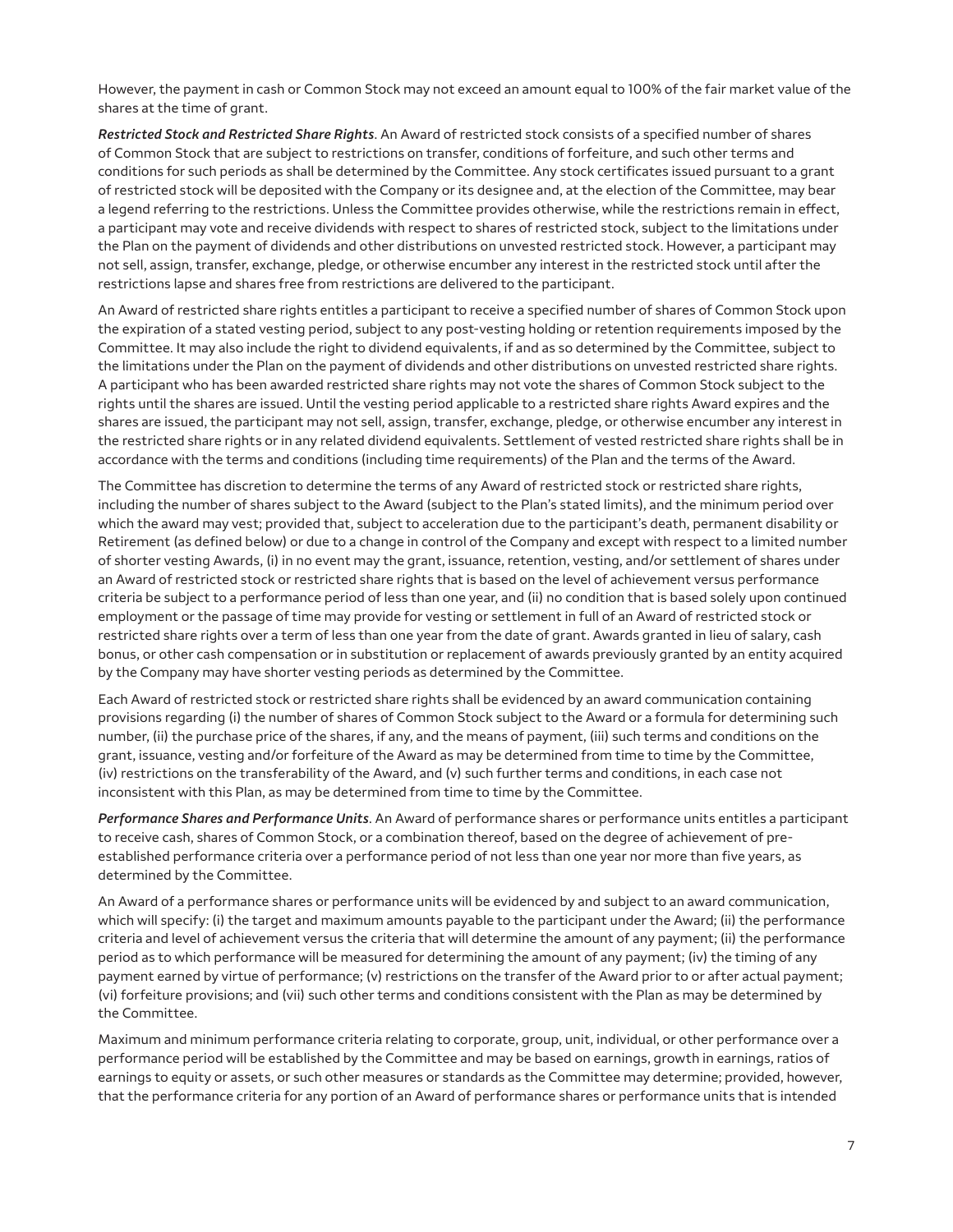by the Committee to satisfy the requirements of "performance-based compensation" under Code Section 162(m) will be a measure based on one or more "Qualifying Performance Criteria" (as defined in the Plan) selected by the Committee and specified at the time of grant, with such adjustments determined by the Committee to the extent consistent with Section 162(m) of the Code including, without limitation, to reflect extraordinary, unusual, or infrequently occurring events, transactions, or other items; acquired, discontinued, or disposed operations; effects of changes in accounting principles, tax, or other laws or requirements; regulatory capital requirements; or similar events or circumstances. In addition, the Committee will establish the maximum amount of a participant's Award, which shall be denominated in shares of Common Stock in the case of an Award of performance shares and in dollars in the case of an Award of performance units.

At the conclusion of a performance period, the Committee shall determine the extent to which performance criteria have been attained, and the satisfaction of any other terms and conditions with respect to an Award relating to such performance period. Notwithstanding satisfaction of any performance criteria, the number of shares issued or amount paid under an Award may be reduced by the Committee on the basis of such further considerations as the Committee in its sole discretion shall determine. Payment will be made to a participant in either a lump sum or installments and in cash, in shares of Common Stock, or in a combination thereof, as determined by the Committee. Payment may be made in shares of restricted stock.

*Stock Awards*. Awards of unrestricted Common Stock may be made under the Plan to an employee only if granted in lieu of salary, cash bonus, or other cash compensation. Stock Awards will be subject to such terms and conditions, consistent with the other provisions of the Plan, as determined by the Committee.

*Performance Policy Awards*. The Performance Policy allows for payment of incentive compensation (unless determined otherwise by the Committee, annual incentive compensation) to covered executive officers of the Company (as defined in the Plan). A Performance Policy award may be made under Section 16 of the Plan in the form of cash, shares of Common Stock, restricted share rights, restricted stock, or a combination thereof, as determined by the Committee. Payment of a Performance Policy award will be contingent upon the attainment of one or more pre-established performance goals over a performance period. A covered executive officer may receive an incentive compensation award (subject to the Plan's stated limits) under the Performance Policy within the Plan only if one or more performance goals for the relevant performance period are met. The Performance Policy provides that a performance period is a calendar year beginning January 1 and ending December 31 unless the Committee determines otherwise. Any must set performance goals (which can be in the form of alternative goals) must be set in writing for each performance period no later than 90 days after the performance period starts. The Committee may set performance goals for awards under the Performance Policy from the Qualifying Performance Criteria (as defined in the Plan). Nothing limits the ability of the Company to pay incentive compensation to covered executive officers outside of the Performance Policy.

# **Termination of Employment; Effect of Death, Disability, or Retirement**

*The following describes the effect on the exercise of rights and the receipt of benefits under an Award upon termination of employment of a participant who received the Award as an employee of the Company or an affiliate. Participants who receive an Award as a non-employee director should refer to the written agreement or other communication evidencing the Award for information about the exercise of rights and the receipt of benefits under the Award after they leave the Board.*

*Generally*. Except as otherwise provided by the Plan or the Committee with respect to termination of employment due to death, permanent disability, or Retirement (as defined below), if a participant ceases to be an employee, all rights of the participant under the Plan immediately terminate and are forfeited without notice of any kind except for any postemployment exercise period allowed under the terms of an option Award.

*Death or Permanent Disability*. If a participant ceases to be an employee by reason of death or permanent disability, the provisions described in this paragraph apply to Awards outstanding in the name of the participant as of the date of death or permanent disability. (The Committee may establish and vary by Award the criteria for, and the provisions relating to permanent disability.) If a participant ceases to be an employee by reason of death or permanent disability:

- Stock options and stock appreciation rights become exercisable to the extent and for such period or periods determined by the Committee but not beyond their expiration date.
- Unless the Committee provides otherwise, restrictions on restricted stock and restricted share rights immediately lapse in accordance with the terms of the Award as determined by the Committee.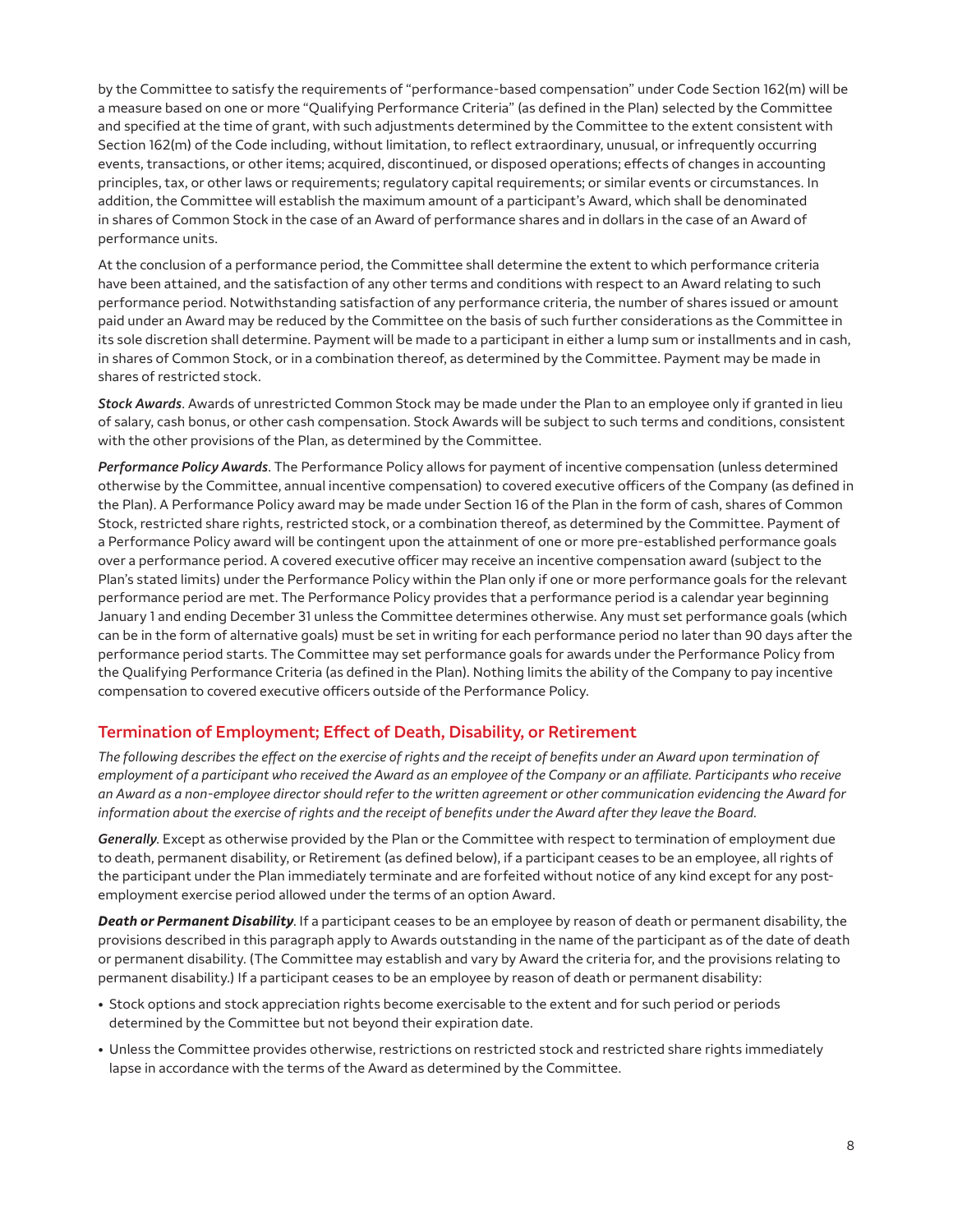<span id="page-8-0"></span>• Unless the Committee provides otherwise, the performance period for the purpose of determining the amount of performance share or performance unit Awards payable ends at the end of the calendar quarter immediately preceding the date of death or permanent disability. The amount will be paid at the end of the performance period and will be prorated based on the number of full calendar quarters in the performance period completed prior to the date of death or permanent disability.

*Retirement*. If a participant ceases to be an employee by reason of Retirement, the provisions described in this paragraph apply to all Awards outstanding in the name of the participant as of the date of Retirement. "Retirement" means, unless the Committee or Award Agreement provides otherwise, termination of employment after reaching the earlier of (i) age 55 with 10 completed years of service, or (ii) 80 points (with one point credited for each completed age year and one point credited for each completed year of service), or (iii) age 65. For purposes of this definition, a participant is credited with one year of service after completion of each full 12-month period of employment with the Company or an affiliate as determined by the Company or affiliate. In the case of Retirement:

- Stock options and stock appreciation rights become exercisable to the extent and for such period or periods as determined by the Committee but not beyond their expiration date
- Unless the Committee or Award Agreement provides otherwise, Awards of restricted stock and restricted share rights, and all rights related thereto, will immediately terminate and be forfeited
- Unless the Committee or Award Agreement provides otherwise, Awards of performance shares and performance units will be cancelled

# **Recoupment and Additional Payout Criteria**

All Awards (including Awards that have vested in accordance with their award agreements) are subject to the term and conditions, if applicable, of any reduction, recoupment, "malus" or "clawback" policy, practice, or provision adopted by the Company or its affiliates from time to time and any applicable reduction, recoupment, malus or clawback requirement imposed under applicable laws, rules, or regulations, including any applicable securities exchange listing standards, in addition to any recoupment provisions of the individual Award. Certain Awards are subject to additional award payout criteria under other Company or affiliate plans and are fully conditioned on and subject to the Award recipient's risk performance, as described in such other plan(s). All or any unpaid portion of such an Award may be canceled for negative risk or compliance outcomes.

#### **Transferability**

Unless the Committee provides otherwise with respect to transfers to a participant's family members or to trusts or partnerships for the benefit of a participant or the participant's family members, (i) no rights under any Award will be assignable or transferable and no participant or beneficiary will have any power to anticipate, alienate, dispose of, pledge, or encumber any rights under any Award, and (ii) the rights and the benefits of any Award may be exercised and received during the lifetime of a participant only by the participant or by the participant's legal representative. To the extent such a designation is permitted and enforceable under applicable law as determined by the Company, a participant may, by completing and signing a written beneficiary designation form, which is delivered to and accepted by the Company, designate a beneficiary to receive any payment and/or exercise any rights with respect to outstanding Awards upon the participant's death. Subject to applicable law and regulation, if at the time of a participant's death there is not on file a fully effective beneficiary designation form, or if the designated beneficiary did not survive the participant, the person or persons surviving at the time of the participant's death in the first of the following classes of beneficiaries in which there is a survivor, shall have the right to receive any payment and/or exercise any rights with respect to outstanding Awards, share and share alike:

- A. Participant's spouse or domestic partner
- B. Participant's biological and adopted children, except that if any of his or her children predecease the Participant but leave descendants surviving the Participant, such descendants shall take by right of representation the share their parent would have taken if living
- C. Participant's parents
- D. Participant's brothers and sisters
- E. Participant's estate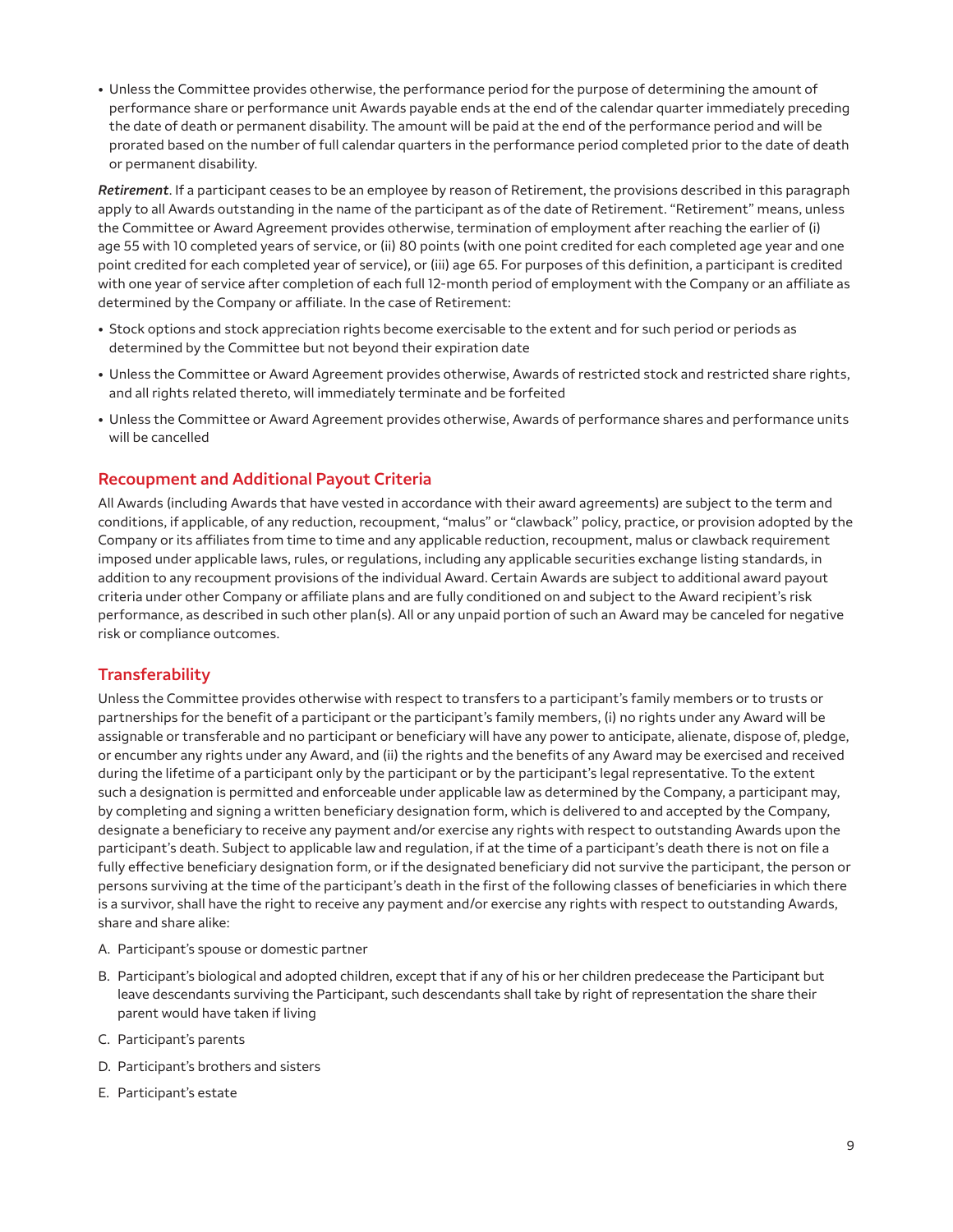<span id="page-9-0"></span>If a beneficiary survives the Participant but dies before receiving any payment and/or exercising any rights with respect to outstanding Awards (or the beneficiary's share of any payment and/or rights in case of more than one beneficiary), that beneficiary's share of any payment and/or rights with respect to outstanding Awards will be payable to or exercisable by the beneficiary's estate. The terms "spouse" and "domestic partner" will have the meanings given to them in the Plan.

# **U.S. Federal Income Tax Consequences**

The following discussion summarizes the anticipated material U.S. federal income tax consequences to U.S. tax resident participants who may receive awards under the Plan. This summary is based upon the provisions of the Code as in effect as of the date of this Prospectus, and regulations and interpretations with respect to the applicable provisions of the Code as of that date. The Code and such regulations and interpretations are subject to change at any time, possibly with retroactive and material effect. The Company's ability to deduct compensation payable to its senior executive officers and certain other highly compensated employees, including compensation from the exercise, vesting or distribution of Awards under the Plan, may be limited under Code Section 162(m), as amended from time to time.

*Non-Qualified Stock Options*. A participant who receives a non-qualified stock option grant will not recognize income and the Company will not be allowed a deduction at the time such an option is granted. When a participant exercises a nonqualified stock option, the difference between the option price and any higher fair market value of the stock on the date of exercise will be ordinary income to the participant and will be allowed as a deduction for federal income tax purposes to the Company or its subsidiary. The capital gain holding period of the shares acquired will begin one day after the date such stock option is exercised. When a participant disposes of shares acquired by the exercise of the option, any amount received in excess of the fair market value of the shares on the date of exercise will be treated as short-term or long-term capital gain, depending upon the holding period of the shares. If the amount received is less than the fair market value of the shares on the date of exercise, the loss will be treated as short-term or long-term capital loss, depending upon the holding period of the shares.

*Incentive Stock Options*. A participant who is granted an incentive stock option will not recognize income and the Company will not be allowed a deduction at the time such an option is granted. When a participant exercises an incentive stock option while employed by the Company or its subsidiary or within the three-month (one year, in the case of permanent disability) period after termination of employment, no ordinary income will be recognized by the participant at that time and no deduction may be taken by the Company but the excess of the fair market value of the shares acquired by such exercise over the option price will be an item of tax preference for purposes of the federal alternative minimum tax applicable to individuals. If the shares acquired upon exercise are not disposed of until more than two years after the date of grant and one year after the date of transfer of the shares to the participant (statutory holding periods), the excess of the sale proceeds over the aggregate option price of such shares will be long-term capital gain. Except in the event of death, if the shares are disposed of prior to the expiration of the statutory holding periods (a "Disqualifying Disposition"), the excess of (1) the fair market value of such shares at the time of exercise or (2) the amount realized on disposition of the stock, whichever is less, over the aggregate option price will be ordinary income at the time of such Disqualifying Disposition (and the Company or its subsidiary will be entitled to a federal tax deduction in a like amount).

*Payment of Option Price in Shares*. If a participant pays the exercise price of a non-qualified or incentive stock option with previously owned shares of the Common Stock and the transaction is not a Disqualifying Disposition, the shares received equal to the number of shares surrendered are treated as having been received in a tax-free exchange. The shares received in excess of the number surrendered will not be taxable if an incentive stock option is being exercised, but will be taxable as ordinary income to the extent of their fair market value if a non-qualified option is being exercised. The participant does not recognize income and the Company receives no deduction as a result of the tax-free portion of the exchange transaction. If the use of previously-acquired incentive stock option shares to pay the exercise price of another incentive stock option constitutes a Disqualifying Disposition, the tax results are as described under the heading "Incentive Stock Options."

*Stock Appreciation Rights*. A participant who receives a stock appreciation right will not recognize income and the Company will not be allowed a deduction at the time such stock appreciation right is granted. When a participant exercises stock appreciation rights, the amount of cash and/or the fair market value of the shares of Common Stock received will be ordinary income to the participant and will be allowed as a deduction for federal income tax purposes to the Company or its subsidiary.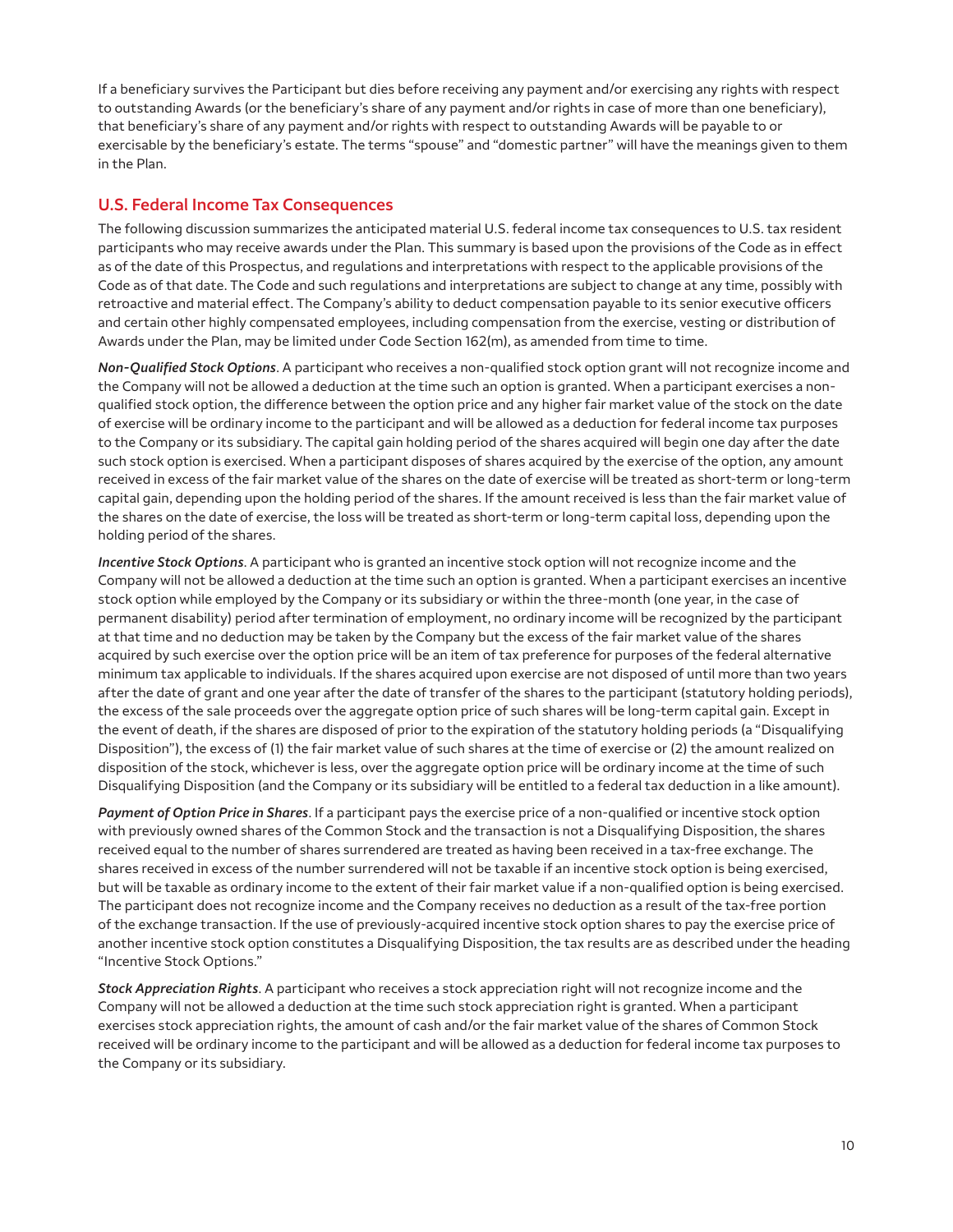<span id="page-10-0"></span>*Restricted Stock*. A recipient of a restricted stock award will be subject to tax at ordinary income rates on the fair market value of the Common Stock at the time the restricted shares are transferable or are no longer subject to restrictions, and the Company or its subsidiary will receive a corresponding deduction. However, a recipient who so elects under Section 83(b) of the Code within 30 days of the date of the grant will have ordinary taxable income on the date of the grant equal to the fair market value of the shares as if such shares were unrestricted and could be sold immediately. If the restricted shares subject to such election are forfeited, the recipient will not be entitled to any deduction, refund, or loss for tax purposes with respect to the forfeited restricted shares. The holding period to determine whether the recipient has long-term or short-term capital gain or loss upon sale of the restricted shares is measured from the date the restriction period expired. However, if the recipient timely elects to be taxed as of the date of the grant, the holding period commences on the date immediately following the grant date and the tax basis of the stock will be equal to the fair market value of the restricted shares on the date of the grant.

*Restricted Share Rights*. A recipient of restricted share rights will be subject to tax at ordinary income tax rates on the fair market value of the Common Stock at the time the restricted share rights vest and are no longer subject to restrictions, and the Company or its subsidiary will receive a corresponding deduction. The holding period to determine whether the recipient has long-term or short-term capital gain or loss upon sale of the shares issued pursuant to restricted share rights is measured from the date the restrictions lapse.

*Performance Shares*. A recipient of performance shares will be subject to tax at ordinary income tax rates on the fair market value of the Common Stock at the time the performance shares vest and become payable.

*Performance Units and Cash*. A recipient of performance units or a performance-based cash award will be subject to tax at ordinary income tax rates on the value of the unit or cash amount when it becomes payable.

*Withholding Taxes*. At the time taxable compensation is realized by a participant as described in the preceding paragraphs, the amount of such taxable compensation may be subject to withholding tax requirements. The Company has the right to deduct from all payments under the Plan, whether in cash or Common Stock, an amount necessary to satisfy any federal, state, or local withholding tax requirements. The outstanding portion of an Award will become subject to FICA (Social Security and Medicare) taxes for the calendar year in which the Award is no longer subject to a substantial risk of forfeiture. This could occur, for example, if the terms of an Award provide that the Award will continue to vest upon a participant's Retirement and the participant becomes eligible for Retirement prior to full vesting of the Award. In this case, the participant would owe FICA taxes on the outstanding portion of the Award in the year the participant becomes eligible for Retirement even though the participant does not retire and the Award is not distributed until future years. In addition, the Company may be obligated to report, to the Internal Revenue Service, the value of the outstanding portion of the Award as deferred compensation for the year the participant becomes eligible for Retirement. The Award will be subject to income tax withholding at the time of distribution.

*Other Tax Considerations*. The foregoing is only a summary of the applicable U.S. federal income tax laws and should not be relied upon as being a complete statement of the potential tax consequences of participation in the Plan or noncompliance with Code Section 409A (see below). The tax laws are from time to time subject to change. In addition, a participant may incur state or local tax consequences in connection with the grant or receipt of shares under the Plan and the disposition of those shares. The income tax consequences for participants who do not reside in the U.S. may vary from jurisdiction to jurisdiction. Therefore, participants are strongly encouraged to consult a tax adviser:

- Prior to the exercise of a non-qualified or incentive stock option
- To determine the tax cost (basis) and holding period of shares of Common Stock acquired pursuant to the exercise of an option using shares of previously acquired Common Stock
- Prior to the disposition of shares acquired pursuant to the exercise of an option
- Upon receipt of a grant of restricted stock (an election to be taxed under Section 83(b) of the Code must be made within 30 days after the date of grant)
- Upon receipt of shares free from restrictions
- Prior to the disposition of shares free from restrictions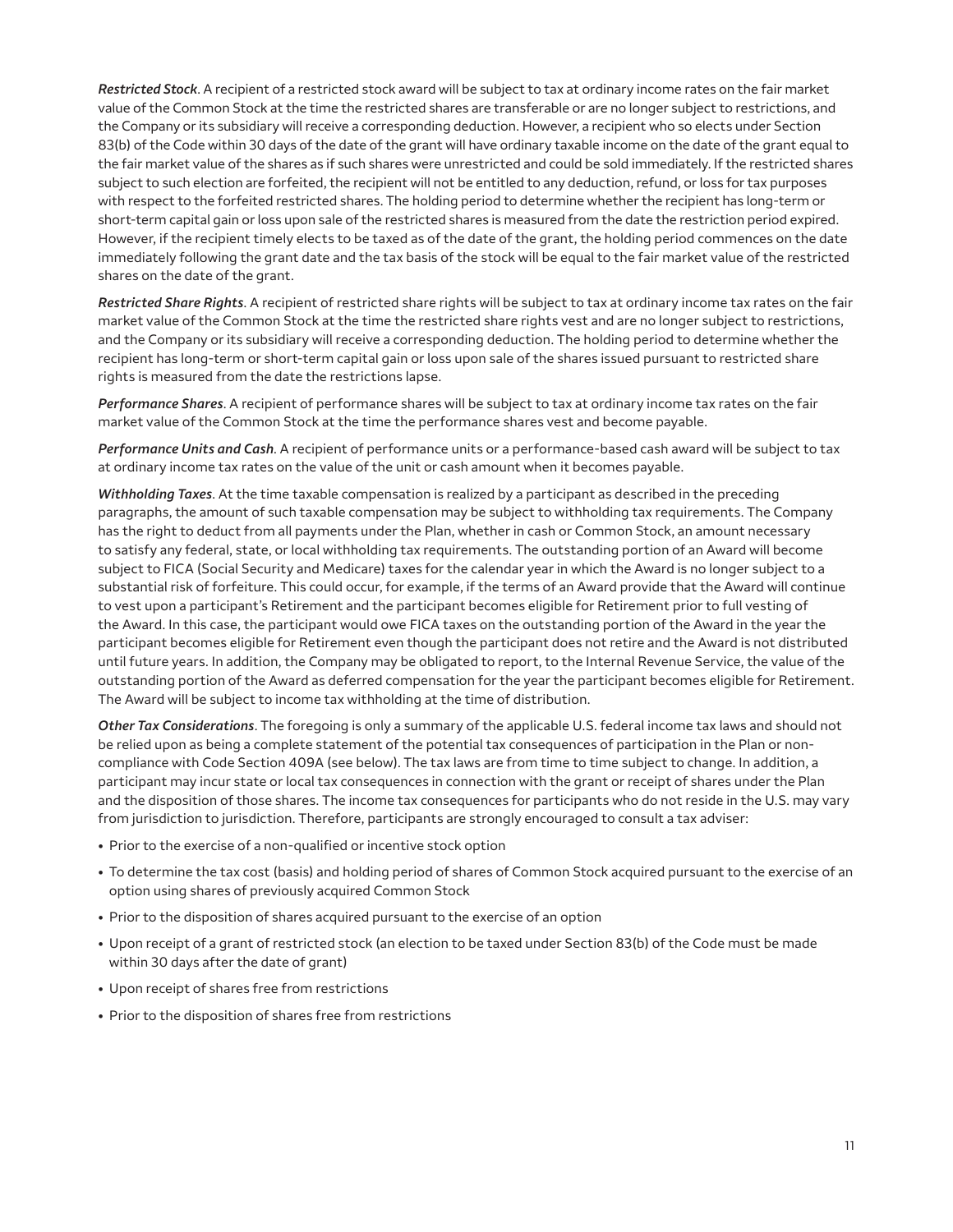<span id="page-11-0"></span>*Code Section 409A*. Awards granted under the Plan may be subject to Code Section 409A, which imposes restrictions on the deferral of compensation that has been earned. Non-compliance with Section 409A and related Internal Revenue Service guidance will cause compensation subject to Section 409A to be taxable at the time the compensation is considered to have been earned even if the compensation is not distributed at that time, and will subject such amounts to an additional 20% Federal penalty tax (such amounts may also be subject to a state penalty tax) and to a higher rate of interest (specifically, the normal underpayment rate plus one percentage point). Neither the Company nor any affiliate can assure compliance of the Plan or any Award with Section 409A and the Company makes no representation that Awards granted under the Plan will be exempt from or comply with Code Section 409A.

To the extent required by Code Section 409A, the portion of any restricted share rights, performance shares, or performance units that is subject to Code Section 409A and becomes payable to a participant as a result of a termination of employment in accordance with the terms of the Award and the terms of the Plan will not be paid until six months after the date of termination of employment if the participant is a "specified employee" (as defined in the Plan).

#### **Resale of Shares by Affiliates**

This Prospectus will not be available for the resale of shares of Common Stock acquired pursuant to the terms of the Plan by an affiliate of the Company, as that term is defined in Rule 405 adopted under the Securities Act of 1933, as amended (the "Securities Act"). Generally, affiliates may resell their shares in compliance with Rule 144 under the Securities Act or pursuant to an effective registration statement filed with respect to such shares on Form S-1, S-2, S-3, or other applicable form under the Securities Act. Participants who are not affiliates of the Company generally may resell their shares without compliance with Rule 144 or further registration under the Securities Act.

#### **Other Restrictions**

The issuance of Common Stock or other payment of an Award under the Plan is subject to compliance by Wells Fargo and Plan participants with all legal requirements applicable thereto, including compliance with the requirements of 12 C.F.R. Part 359, the requirements of orders issued under 12 U.S.C. § 1818(b), and tax withholding obligations, and with all applicable regulations of any stock exchange on which the Common Stock may be listed at the time of issuance. Regulatory approval under Part 359 is required for the issuance of Common Stock or other payment of an Award in certain circumstances, and Wells Fargo cannot provide any assurance that it will be able to request regulatory approval in accordance with the requirements of Part 359 or that any requested approval will be received. The Board or the Committee, in its sole discretion, may reduce, delay vesting, modify, revoke, cancel, impose additional conditions and restrictions on, or recover all or a portion of any Award if the Board or the Committee deems it necessary or advisable to comply with applicable laws, rules and regulations.

# **Duration, Modification, and Termination of the Plan**

The Plan will remain available for the grant of Awards until April 23, 2029, unless earlier terminated by the Board. The Board or the Committee may at any time modify, suspend, or terminate the Plan but may not, without the approval of the stockholders of the Company, effect any change (other than to reflect changes in capitalization) which will reduce the exercise price of, or reprice, outstanding Options or Stock Appreciation Rights as set forth in Section 10.6 or Section 11.3 of the Plan, as applicable, or otherwise amend the Plan in any manner requiring stockholder approval by law or under the New York Stock Exchange listing requirements. A modification, suspension, or termination of the Plan may not adversely affect in any material manner any rights under an outstanding Award without the consent of the participant. It will be conclusively presumed that any adjustment for changes in capitalization provided for in Section 25 of the Plan does not adversely affect any such rights.